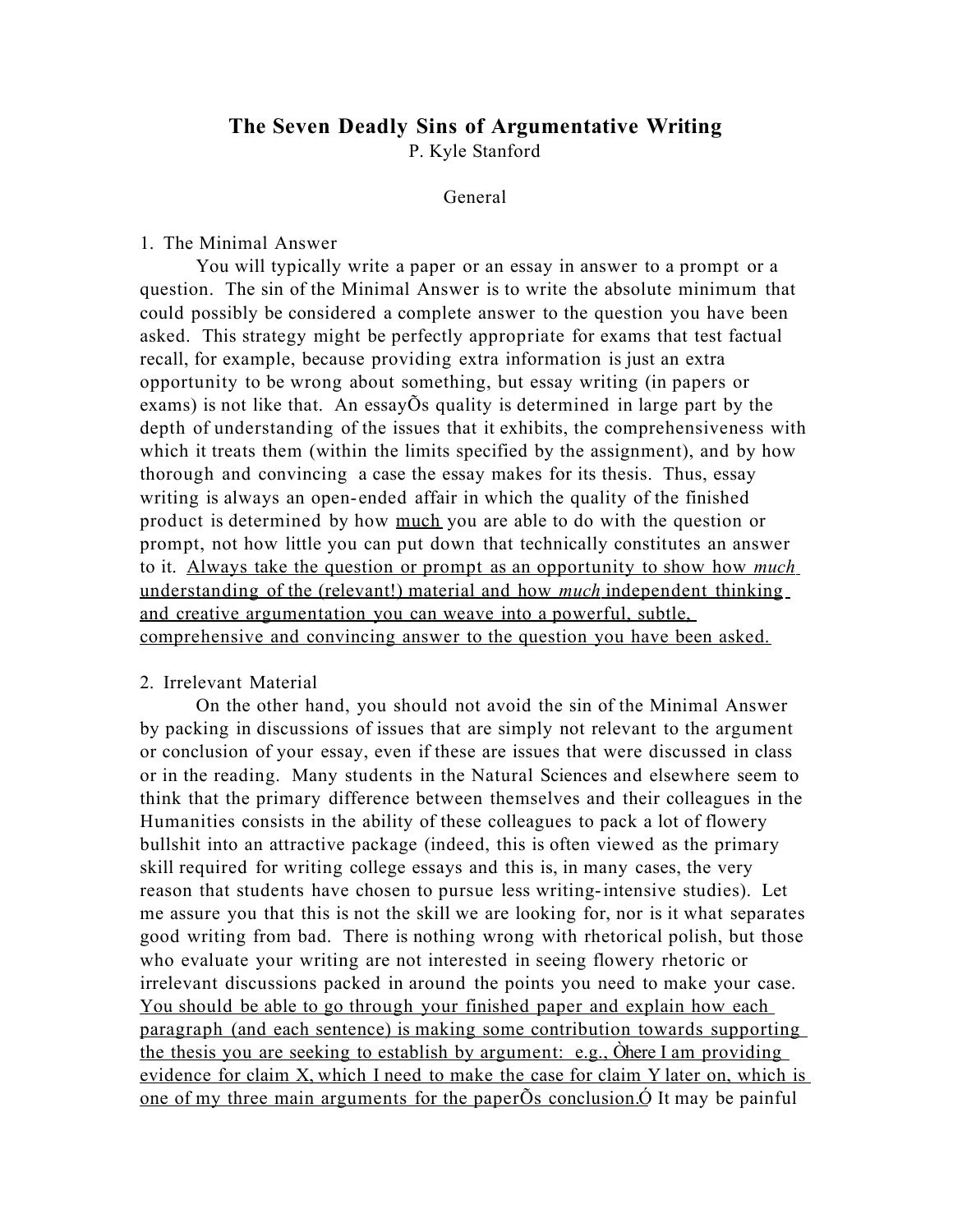to eliminate material from your paper when you realize that it is ultimately not relevant to the thesis you are trying to establish, but it is a mistake to leave such material in just because you worked hard on it. To do so actually weakens your essay by making your argument harder to follow and therefore less convincing, and it suggests that you canÕt see the difference between what is relevant to your thesis and what isnOt. Some of the most important work of writing an essay lies in choosing what things you will weave together into a single coherent argument and what you will leave behind as irrelevant. A clear and convincing essay is recognizable evidence of your having done this editorial work well.

# Attacking Your OpponentÕs Position or Argument

#### 3. Regurgitation/Excessive Quotation

It is very common for inexperienced writers to simply regurgitate views or arguments as they have been presented in class or to rely on the excessive use of quotations to articulate or explain the views and arguments they wish to discuss. Long quotations show your audience (including your TA) that you could find where a view or argument is described in a book, not that you understand it. Use quotations sparingly, especially long ones: put things in your own words whenever possible, and use short quotations, if appropriate, simply to illustrate the points you are making. (Use long quotations only when you wish to discuss the authorÕs words themselves, rather than her view or her argument.) You will also demonstrate a better understanding of an argument or view considered in lecture if you can put it in your own words, illustrate it with your own examples rather than the ones given in class, etc. As a general rule, the more original thinking you can show, whether in your articulation of the view or argument you are discussing or in the objections, replies and arguments that you yourself offer, the better your essay will be.

If your paper makes any use of facts, arguments, descriptions or ideas you found in outside sources (including the internet), be sure to*cite them!* Plagiarism is representing someone elseÕs ideas as your own or making use of those ideas without acknowledgment, whether you use the same words they did or not. It is something that I take extremely seriously and it is often very easy to detect.

# 4. Uncharitable Reading

An important part of argumentative writing is careful reading of the views and arguments you will discuss. Because these views and arguments are typically complex, you will often have to make decisions about how to interpret or understand what it is that an author is saying, and one of the easiest mistakes to make is to read an authorÕs views and arguments uncharitably. When you you must decide whether an author is offering a weaker argument or a stronger one (or trying to defend a dumb view or a more plausible one), you should make the charitable assumption that she is offering the stronger argument and/or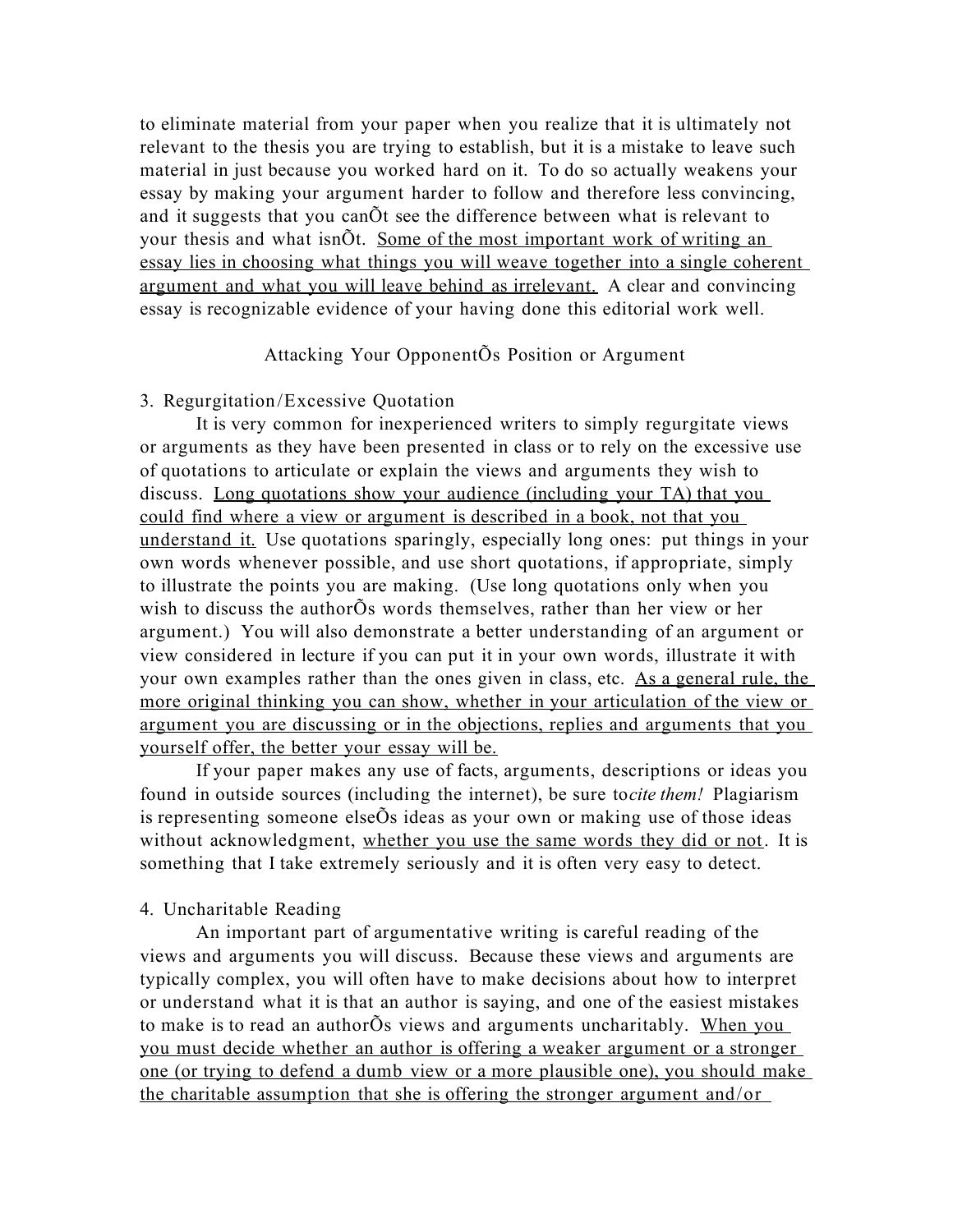defending the more plausible view. You might have to decide, for instance, whether an authorÕs argument assumes that fraud never occurs in science, or just that it does so rarely and is usually caught in important cases. If the authorÕs argument gives you room to do so, you should interpret her as making the second, more plausible, assumption. In general, a charitable reading or interpretation makes an argument or position as strong as it can be while remaining compatible with what the text of the argument actually says, while an uncharitable reading makes an argument or position weaker than it has to be to fit the text. Charitable interpretation will not only convince your audience that you are being as fair as you can be to your opponent, but will also dramatically increase the significance of your own essay by engaging important and intelligent arguments on its topic rather than trivial or silly ones.

#### 5. Glancing Blows

Part of making a convincing case against your opponentÕs view or argument is showing why some objection or challenge you are raising against her is an important one. If you are arguing that the authorÕs view has an implication she has not noticed, explain why that implication is an implausible or undesirable one that she should wish to avoid. If you are suggesting that she has not done enough to convince us of the truth of some premise she needs to make her case, go on to explain why this premise is crucial to her case and give us any reasons you can for thinking that the crucial presumption she is making is probably mistaken (rather than just pointing out that the presumption might be mistaken, or asking rhetorically  $\hat{\text{O}}$ Who $\tilde{\text{O}}$ s to say $\tilde{\text{O}}$  that it $\tilde{\text{O}}$ s true $\tilde{\text{N}}$ in this case, <u>you</u>Õre the person whoÕs to say why the authorÕs presumption is (is probably? may well be?) mistaken and why this matters). If your objection will force the author to modify her view or argument in order to meet it, explain why the modification will be a significant one that will really impact or even undermine the point she was trying to make. As a general matter, always try to show why the objection you are raising to an author<sup>Õs</sup> view or argument is an *important* one: make sure that the author could not just grant your objection without that greatly affecting the conclusions she can justifiably draw.

#### Constructing Your Own Arguments

# 6. Reporting Beliefs Instead of Giving Arguments

Inexperienced argumentative writers often simply report their beliefs about the issue they are discussing, rather than giving arguments for their position, and they sometimes have trouble seeing the difference. Simply announcing that you reject the authorÕs conclusions because they conflict with some particular belief that you hold dear does not constitute an argument for your position. Similarly, telling your audience that your brother was killed by a drunk driver may explain why you feel particularly strongly about the issue and